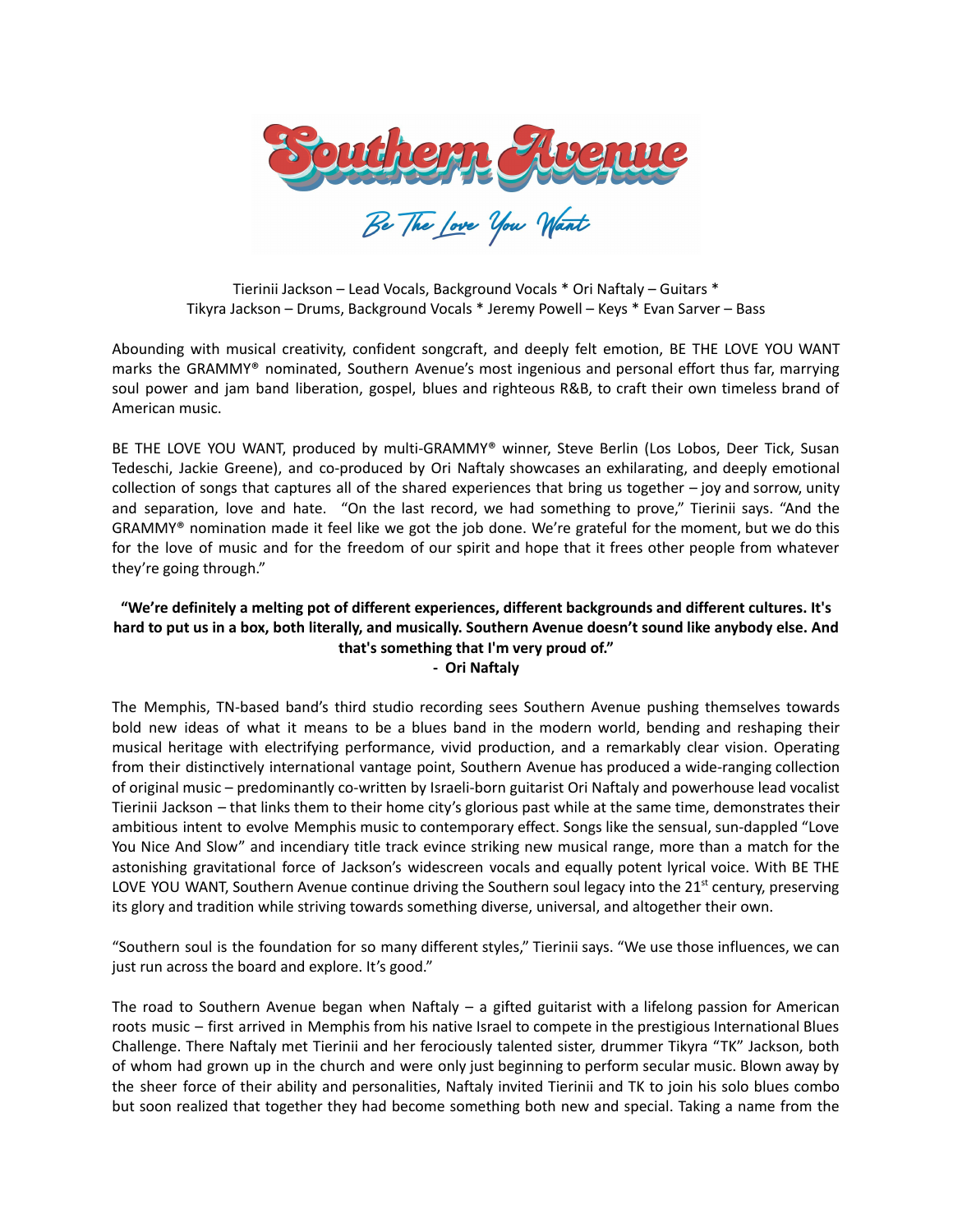main thoroughfare running due west from East Memphis to 926 East McLemore Avenue – a.k.a. Soulsville, the original headquarters of Stax Records, Southern Avenue swiftly began developing a distinctly contemporary approach towards their own reverent sound. Signed to Stax in 2016, less than a year after their initial formation, the band released their self-titled debut early the next year. SOUTHERN AVENUE was an immediate phenomenon, reaching #1 on iTunes' "Top Blues Albums" chart before being honored with 2018 Blues Music Award for "Best Emerging Artist Album." 2019's KEEP ON proved to be an even greater success, debuting among the top 5 on *Billboard*'s "Top Blues Albums" chart amidst worldwide critical acclaim, ultimately earning Southern Avenue their first GRAMMY® Award nomination, for "Best Contemporary Blues Album".

Having spent nearly all of their half-decade lifespan on the road, Southern Avenue began 2020 with plans to celebrate their GRAMMY® nomination in front of audiences around the world. The global pandemic changed all that but allowed the band a rare chance to finally pull back and take a well-deserved pause.

"We kind of needed to sit down and rest," Tierinii says. "Because we go and we don't stop. We don't stop to celebrate and soak in the moment, every time we achieve something great. We just keep going and going and going."

"We had been going so hard for the last five years," TK says. "In the beginning, it was like an appreciated break. But after about two weeks, I was definitely feeling the angst, wanting to be able to be in the creative space. But life is made of the good and the bad so we had to find a way to make the best of it."

With seemingly infinite time on their hands, Southern Avenue were able to approach their third album with more attention than ever before, allowing songs and ideas to flow at an unhurried, natural pace.

Southern Avenue reconvened in November, coming together at the analog-centric Memphis Magnetic Recording Co. for eight full days of recording. As is their nature, Southern Avenue worked hard and fast. After such a long hiatus, the band lit up the recording sessions with enough raw power here to spark a sizable electrical fire.

"We hit it and quit it," Tierinii says.

The sessions marked Naftaly's first time as co-producer, sharing duties with Steve Berlin, a veteran musician/member of Los Lobos as well as a multiple GRAMMY® Award-winning producer with a particular affinity for cross-cultural musical adventurers (Buckwheat Zydeco, Ozomatli, Los Super Seven, Angelique Kidjo, Susan Tedeschi). Southern Avenue and Los Lobos had traveled the Mexican Riviera in 2019 on the Legendary Rhythm & Blues Cruise and a kindred musical friendship was formed.

"Having Steve there really helped us bring the songs to their full potential," Naftaly says. "It's about having another set of ears on the music that you trust."

BE THE LOVE YOU WANT marks an irrefutable enhancement of what has already proven an exceptional canon of material, augmenting the band's signature sound with myriad layers of guitar tracks, percussion, strings, and brass (courtesy of veteran saxophonist Art Edmaiston and trumpeter Marc Franklin) to create what Naftaly calls "the most Southern Avenue album yet." Songs like "Control" and the house-quaking album closer, "Move On," fully came to life during recording, arranged to accentuate the band's uncanny interplay and exceptional musicianship. "Don't Hesitate (Call Me)" is marked by Naftaly's chromatic chord changes and psychedelic bridge and while "Heathen Hearts" tacks far from Southern Avenue's usual full-blooded musical domain, eschewing traditional instrumentation for handclaps, foot stomps, and joyful church choir harmonies.